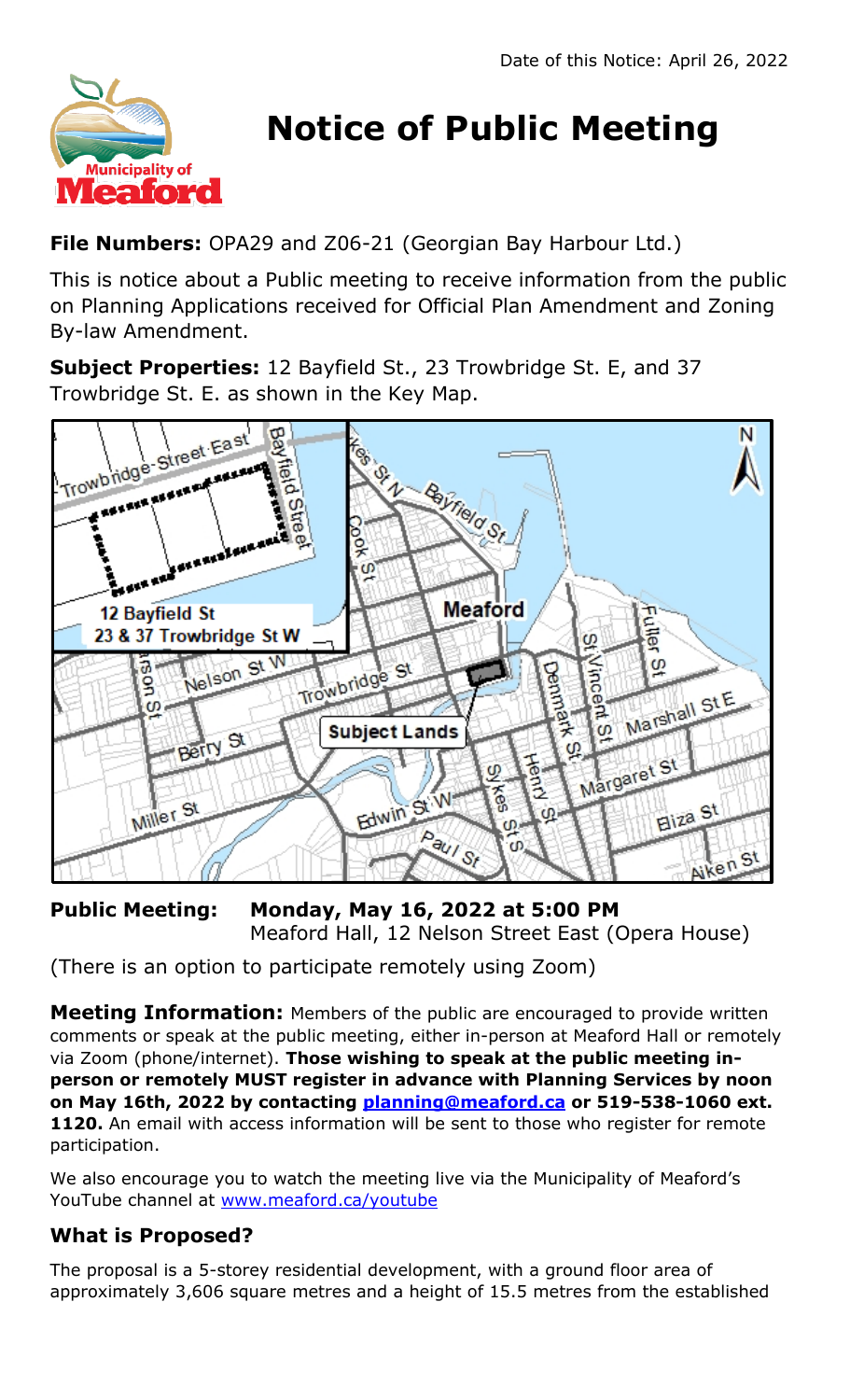grade. The proposal includes a maximum of 160 residential units on the site, with underground parking.

The Municipality received Official Plan Amendment (OPA 29) and Zoning By-law Amendment (Z06-21) applications requesting changes to the land use permissions on the lands to facilitate the proposed development.

The Subject lands are currently designated Downtown Core Commercial and Environmental Protection, and subject to a Two-Zone Flood Policy Area. The Official Plan Amendment Application proposes to add a Site-Specific Exception policy to the property, to allow up to 160 residential apartment units in a 5-storey building, with no openings below 181.00 masl based on the studies provided to address the Two-Zone Flood Policy Area.

The current Zoning of the lands is Downtown Commercial (C1) and Environmental Protection (EP). The Zoning Amendment Application requests to rezone the EP lands to the C1 zone and add a site-specific exception to the property. The Exception would permit an apartment building as a stand-alone use in addition to the other uses permitted in the C1 Zone. Site specific development standards have been requested, including a reduced front yard of 3 metres, maximum height of 15.5 metres, and specific provisions relating to elevations of openings, measurement of height, deeming of lot lines, parking stall and driveway standards.

In addition, the requested Amendments propose to utilize the bonusing requirements noted in Section E1.1.1 of the Official Plan. The use of a Holding provision is also anticipated.

Future development is also subject to site plan approval. A future application to the County of Grey to create a condominium on the property may also be required.

### **Where to find more information**

To view the materials submitted on this application, please visit the Meaford Website at: [www.meaford.ca/developmentstatus](http://www.meaford.ca/developmentstatus) (see: Georgian Bay Harbour Ltd.)

Application materials are also available in the Municipal Administration Office at the address below during normal office hours. Contact the Municipality at the below phone number for more information.

If you wish to be notified of the decision of the Municipality of Meaford in respect to the adoption of the Local Official Plan Amendment or Passing of the Zoning By-law Amendment, you must make a written request to the Municipality at the address noted below. Note that the approval authority for the Official Plan Amendment is the County of Grey.

For more information about this matter, including information about preserving your appeal rights, contact:

**Denise McCarl Matt Smith Manager, Planning Services Clerk** Municipality of Meaford Municipality of Meaford 21 Trowbridge St W 21 Trowbridge St W Meaford, ON, N4L 1A1 Meaford, ON, N4L 1A1





#### **If your property contains 7 or more residential units, please post all pages of this notice in a location that is visible to all residents.**

#### **A Note about your Appeal Rights:**

If a person or public body would otherwise have an ability to appeal the decision of Meaford Council on the Zoning Amendment, or the County of Grey on the Official Plan Amendment to the Ontario Land Tribunal but the person or public body does not make